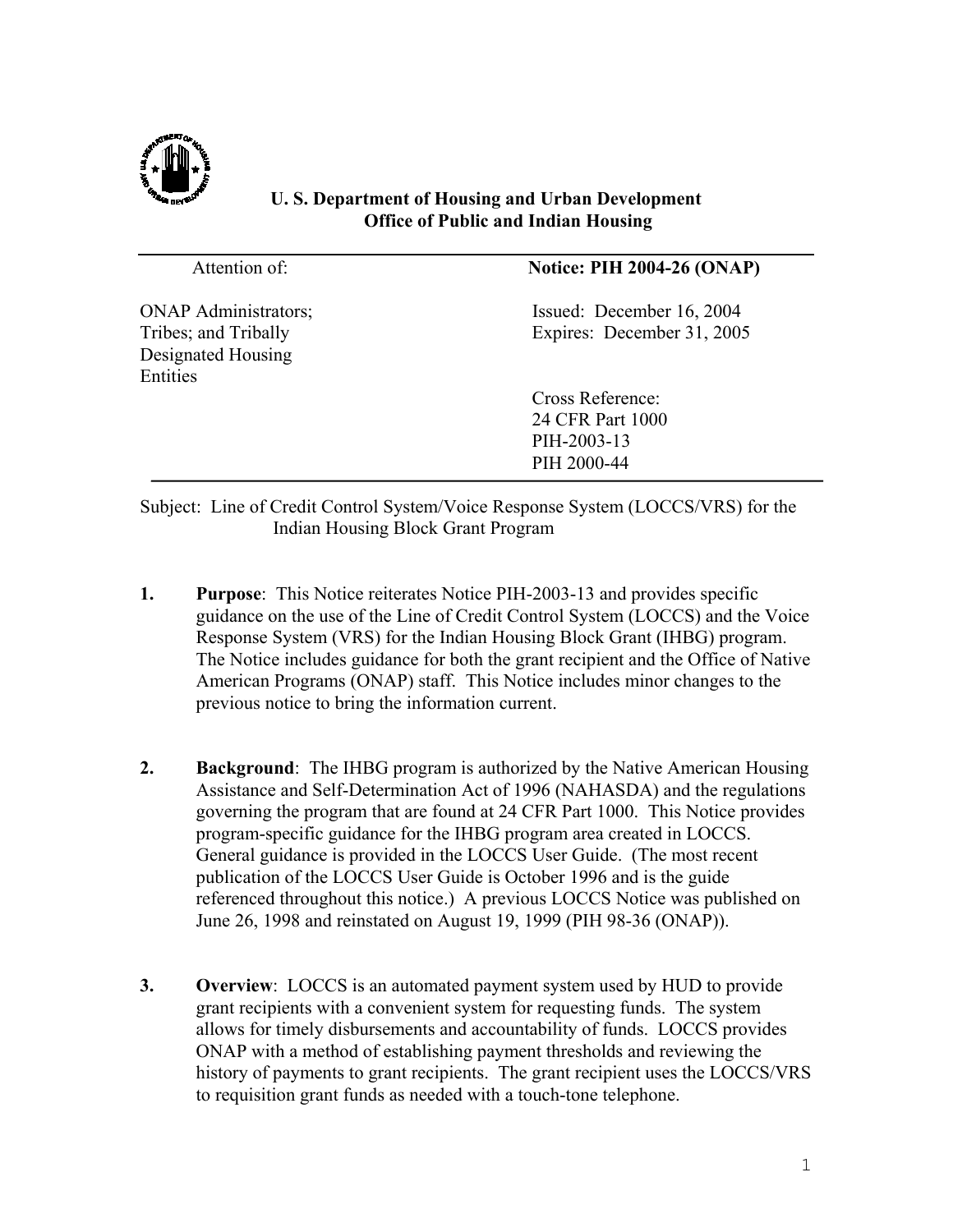## **4. Program Guidance**:

- a. **Program Area:** Each program within LOCCS has a three or fourcharacter program area identifier code. The LOCCS program area code for the Indian Housing Block Grant Program is **IHBG**. Grant recipients will note this code is preprinted in block 2 of the LOCCS/VRS Indian Housing Block Grant Payment Voucher, form HUD-50080-IHBG (Attachment 1). ONAP staff will use this code at the initial sign-on screen in LOCCS for access to the IHBG program area.
- b. **VRS Number:** Each grant established in LOCCS is automatically assigned a unique 10-digit number. This number is used by the grant recipient in the LOCCS/VRS to specify which grant is being accessed. The LOCCS VRS number format is **#####-\*\*@@@**, where:

|           | represents a base number assigned by LOCCS to the<br>recipient.                                                                      |
|-----------|--------------------------------------------------------------------------------------------------------------------------------------|
| **        | is a numeric code assigned by LOCCS to the program<br>area. The numeric code for the IHBG program area is<br>79                      |
| (a)(a)(a) | is a sequential number beginning with 001 representing<br>the number of grants assigned to the recipient within the<br>program area. |

The VRS number is generated by LOCCS after the Area ONAP staff divides the grant funds to one or more specific funding activities. LOCCS automatically generates a letter to the grant recipients notifying them of the assigned VRS number.

c. **Establishing a Grant in LOCCS:** To establish a grant in LOCCS, the Funding Approval/Agreement, form HUD-52734-B, (Attachment 2) must be submitted to the Chief Financial Office Accounting Center (CFOAC) to the following address by the Area ONAP.

U.S. Department of Housing and Urban Development CFO Accounting Center PO Box 901013 Fort Worth, TX 96101

The CFOAC will enter the fund obligation amount from the HUD-52734- B into the Program Accounting System (PAS). LOCCS will automatically retrieve this information from PAS. For a detailed listing of the various actions that must take place before a grant is established in LOCCS, please refer to pages 2-3 and 2-4 of the LOCCS User Guide. NAHASDA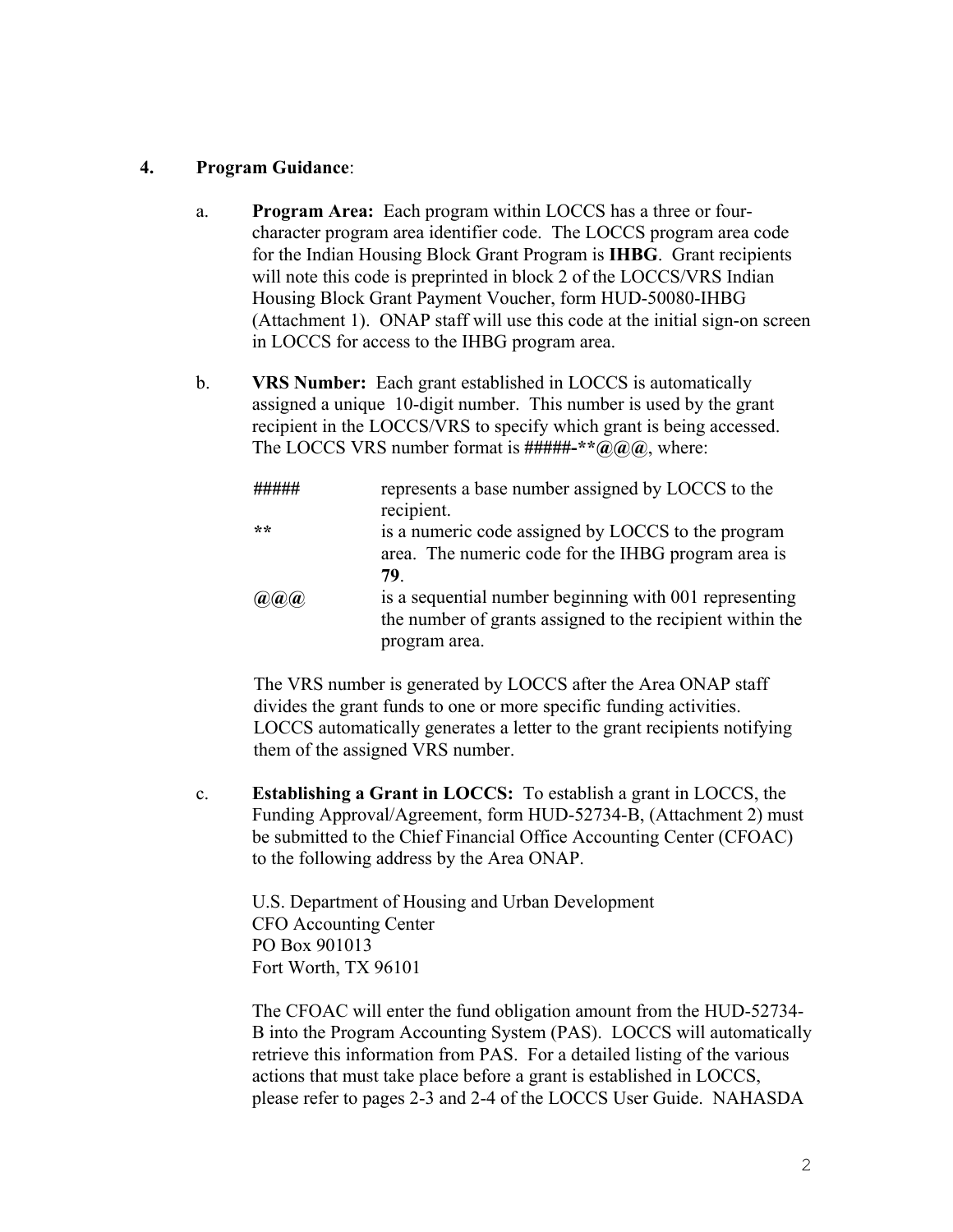Guidance 98-7 (Tribe/TDHE) and 98-3A (ONAP) also provide additional details on the various forms required for an IHBG project.

If the grant recipient is a tribally designated housing entity (TDHE) and the TDHE submits an Indian Housing Plan (IHP) for each tribe it serves, a HUD-52734-B should be executed for each tribe. If the TDHE submits one IHP for all the tribes it serves, a single HUD-52734-B should be executed with an addendum identifying the tribes and amounts included in the HUD-52734-B. In this case, ONAP will use the representative tribe (in agreement with the representative tribe for the IHP in the Lotus Notes system) to determine the grant number for block 5 of the HUD-52734-B. If the TDHE submits one IHP, but provides separate tables within the IHP for each tribe it serves, the Area ONAP should contact the TDHE to verify whether a single or multiple HUD-52734-B should be executed.

d. **Budget Line Items:** Disbursements from IHBG will be directed against specific funding activities called Budget Line Items (BLI). The BLIs for IHBG are specific to this program and have unique four-digit numbers associated with each BLI as follows:

| Line Item # | <b>Line Item Activity</b>                                          |
|-------------|--------------------------------------------------------------------|
| 1600        | <b>Current Assisted Stock (CAS) Operating Subsidy</b>              |
|             | - This BLI identifies the amount of operating                      |
|             | subsidy from the Formula Current Assisted Stock                    |
|             | for each grant recipient as identified in the formula              |
|             | listing; however, disbursements from this BLI may                  |
|             | be used by the grant recipient for operating subsidy               |
|             | purposes or for any other eligible affordable housing<br>activity. |
| 1601        | Investments - This BLI is used to record the                       |
|             | maximum amount of funds from the grant that may                    |
|             | be invested. Disbursements from this BLI may be                    |
|             | used by the grant recipient for investment purposes                |
|             | or for any eligible affordable housing activity.                   |
|             | According to 24 CFR 1000.58(b) and 1000.58(f), a                   |
|             | grant recipient that demonstrates to HUD the                       |
|             | capacity to invest IHBG funds may invest a portion                 |
|             | of its IHBG annual grant. PIH Notice 99-4 provides                 |
|             | the basis for determining if a tribe or TDHE has the               |
|             | administrative capacity to invest IHBG funds.                      |
|             | Because the regulations established a two-year                     |
|             | limitation on the term of the investments, this BLI                |
|             | will be used by ONAP to monitor the timing of                      |
|             | investment activity as discussed in item f. below.                 |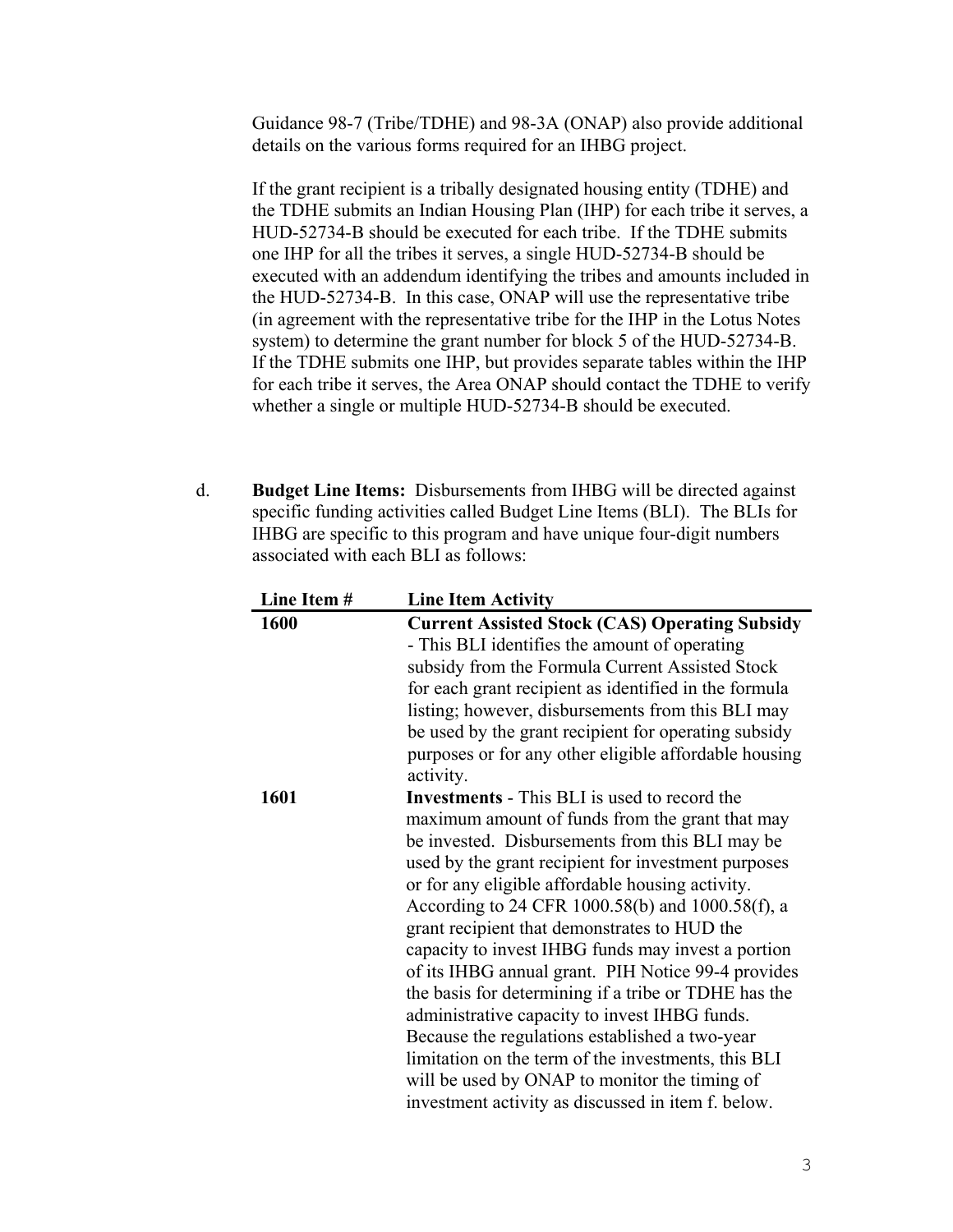| 1602 | <b>IHBG Balance - This BLI will reflect the balance of</b> |
|------|------------------------------------------------------------|
|      | the grant funds (annual grant amount minus FCAS            |
|      | Operating Subsidy and Investments). Funds                  |
|      | disbursed from this BLI may be used for any eligible       |
|      | affordable housing activity.                               |
| 9900 | <b>Post Audit Adjustment - This is a "Protected",</b>      |
|      | "Undisbursable" BLI used to record any funds that          |
|      | may be recaptured when the grant is "closed-out" in        |
|      | LOCCS. For additional information on "Protected,"          |
|      | "Undisbursable" BLIs refer to page 2-8 in the              |
|      | LOCCS User Guide. The "close-out" of IHBG in               |
|      | LOCCS is discussed in item g. below.                       |

While environmental review requirements apply to most IHBG activities, due to the nature of the IHBG Program and the range of activities that may be performed under the IHBG, ONAP will not control the release of funds in LOCCS. **It is the grant recipient's responsibility to ensure that prior to obligating or expending funds, all environmental review requirements have been met according to 24 Parts 50 or 58. HUD may, under certain circumstances, choose to limit a recipient's access pending completion of the environmental review requirements.** 

## e. **Grant Thresholds and Edits**

i) **BLI Edits** - The three BLIs specific to the IHBG Program (1600, 1601, and 1602) have been established with a "hard" edit that prevents a grant recipient from exceeding the BLI. The LOCCS/VRS will not accept voucher requests that exceed the BLI limits. Because of the nature of the IHBG Program and its BLIs, once the budgeted amount is reached for either BLI 1600 (CAS Operating Subsidy) or BLI 1602 (IHBG Balance) the grant recipient may draw down funds from the other BLI until both BLI 1600 and 1602 are fully disbursed. However, if the budgeted amount is reached on BLI 1601 (Investments) the grant recipient may not draw funds from either of the two other BLIs for investment purposes.

> Area ONAP staff are responsible for dividing the IHBG funds between the three BLIs according to 24 CFR 1000.58(f) and formula amounts using the F01 screen in LOCCS. If the grant recipient has not requested or been approved to invest funds, then **no funds** should be put into BLI 1601. Instead all funds would be divided according to the preceding instructions for BLIs 1600 and 1602.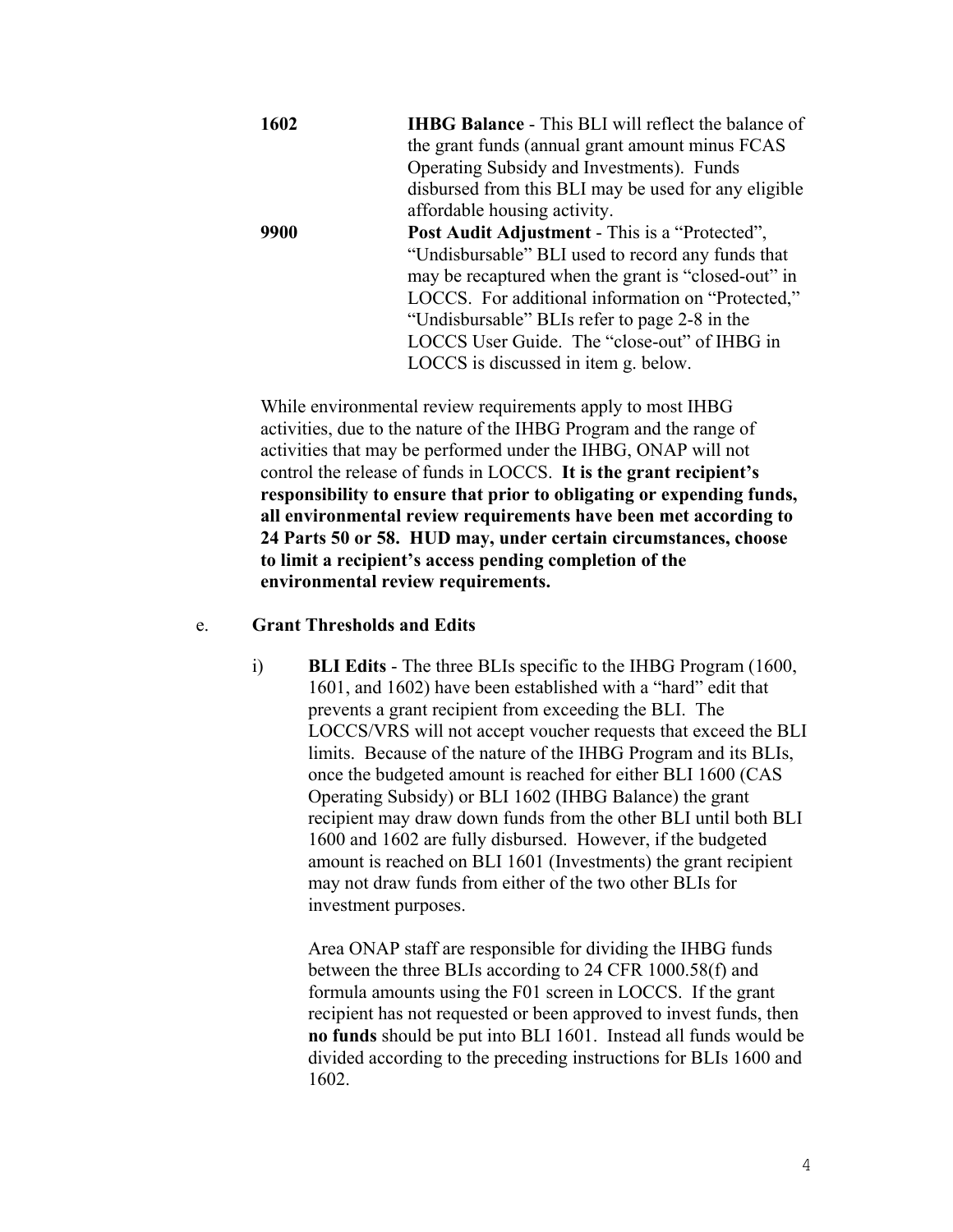ii) **Monthly Thresholds** - The IHBG Program in LOCCS has a monthly threshold of 10 percent. If a grant recipient's voucher request in LOCCS/VRS would cause the sum of drawdowns for that month to exceed 10 percent of the full grant amount, the voucher request will be sent to the Area ONAP for review and approval. LOCCS/VRS will notify the caller if an Area ONAP review is required before a payment can be disbursed. The grant recipient should notify the Area ONAP after the voucher has been entered into LOCCS/VRS so that the approval may be expedited. In some cases, the Area ONAP may request supporting documentation in order to approve the request. If the voucher request is for BLI 1601, Investments, the Area ONAP will approve such vouchers without requesting supporting documentation once verifying that the grant recipient has been approved to invest IHBG funds. Because of the anticipated size of drawdowns, any voucher that follows an investment disbursement will most likely exceed the 10 percent threshold; therefore, it is suggested that investment drawdowns be requested from VRS toward the end of a month.

> The Area ONAP also has the ability to establish a lower, projectspecific, monthly threshold using the M09 screen. Area ONAPs may only take this action according to 24 CFR 1000.530, 1000.532, or 1000.538.

- f. **Investments** According to 24 CFR 1000.58(g), investment of IHBG funds may be for a period no longer than two years. Therefore, it is the responsibility of the Area ONAP to monitor disbursements from BLI 1601 (Investments) and verify that within two years of disbursement, the funds have been expended for affordable housing activities under section 202 of NAHASDA.
- g. **Control Dates** The IHBG program area in LOCCS has only one control date that is maintained by the Area ONAP, the close-out date. The Area ONAP will use the A01 screen to record the close-out date when it has received an annual performance report that the recipient has designated as the final report and all funds have been expended. The close-out date is the date of the Area ONAP's letter notifying the recipient the final annual performance report is complete. Entry of the close-out date will automatically stop any further disbursements and all LOCCS reporting requirements. Any funds remaining in the grant will be recaptured by HUD. (It is not anticipated that a project will be closed before all funds are disbursed; however, exceptions may occur that will require the recapture of funds. This will probably occur when pennies remain in a grant but must be accounted for to comply with HUD accounting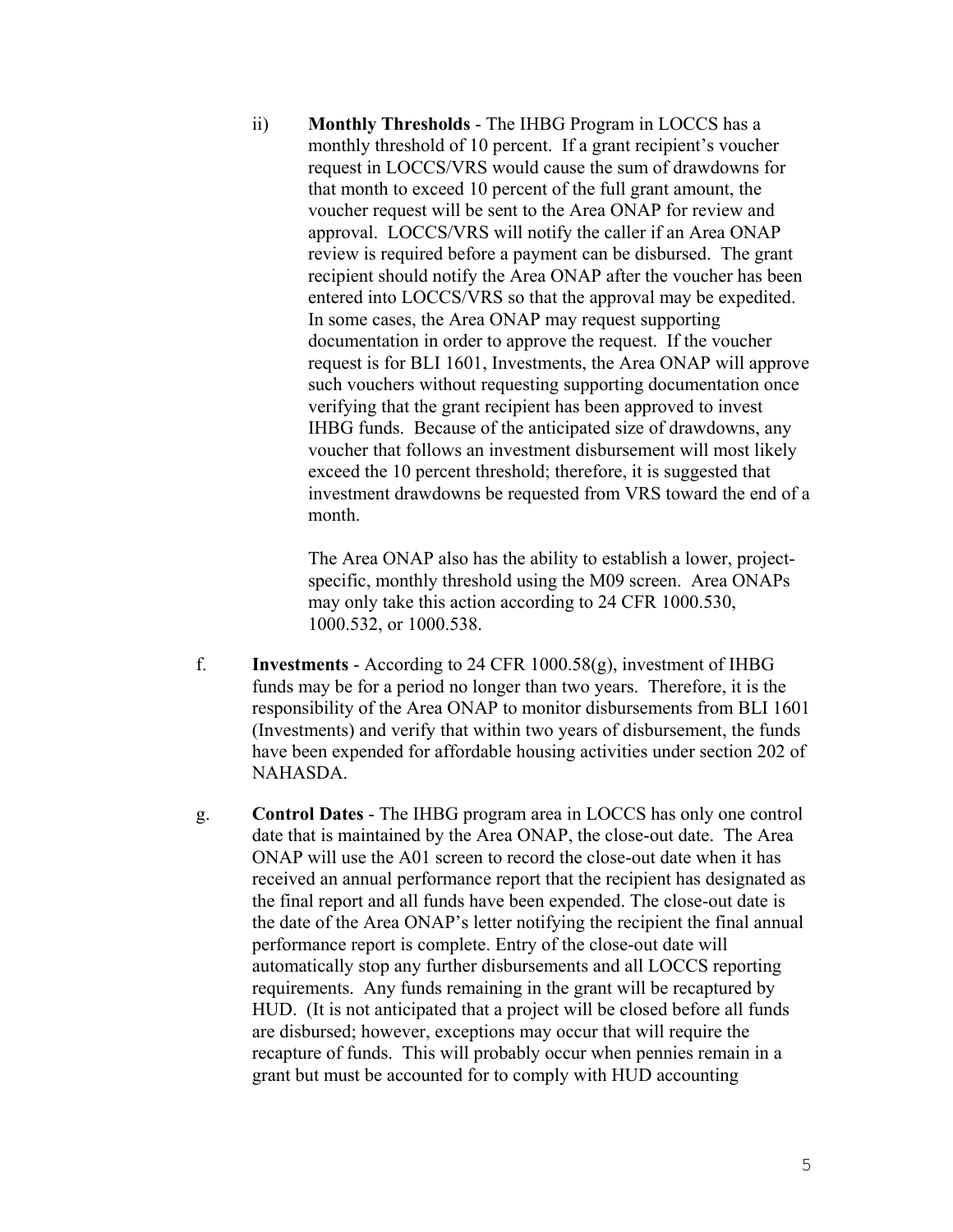procedures.) Recaptured funds will be reflected on BLI 9900, Post Audit Adjustment.

## h. **Reporting Requirements**

- i) **Federal Cash Transaction Report, HUD-272-I**  According to 24 CFR 85.41, the HUD-272-I (Attachment 3) must be submitted to the Area ONAP within 15 working days of the end of each quarter (i.e., April 21<sup>st</sup>, July 21<sup>st</sup>, October 20<sup>th</sup>, and January 22<sup>nd</sup>). (For more information on this requirement see Notice PIH 99-29 (TDHE)). LOCCS will automatically generate a letter for each grant without a close-out date 15 days before the end of each quarter, to remind the grant recipient to submit the HUD-272-I. The Area ONAP would instruct LOCCS (through the A-18 screen) to discontinue sending reminder and delinquent letters when a HUD-272-I is received that shows all IHBG funds have been drawn down from the line of credit and expended. The Area ONAP is responsible for entering in LOCCS the receipt date of the form using the M10 screen. If the Area ONAP does not acknowledge receipt of the HUD-272-I in LOCCS within 30 calendar days after the end of the quarter, LOCCS will automatically notify the grant recipient that the report is overdue. ONAP may proceed with actions according to 24 CFR 1000 Subpart F to address this deficiency.
- ii) **Annual Performance Report** According to 24 CFR 1000.514, annual performance reports must be submitted to the Area ONAP within 60 calendar days of the end of the grant recipient's program year. Because LOCCS cannot perform the following functions automatically, the Area ONAPs are responsible for notifying the grant recipient before the end of the grant recipient's program year to submit the annual performance report covering each grant without a close-out date. If the annual performance report is not received by the Area ONAP within 60 calendar days of the end of the grant recipient's program year, the Area ONAP will notify the grant recipient that the report is overdue. ONAP may impose edits on BLIs which require documentation that planned expenditures comply with NAHSDA statutory and regulatory requirements.
- iii) **General edits** The normal system set-up establishes edits only for the total BLI and for monthly drawdown as discussed in i) and ii) above. Under certain circumstances, principally for failure to comply with environmental review requirements, for failure to submit an acceptable annual performance report, or for documented concerns on the part of ONAP regarding the use of grant funds, edits may be placed in LOCCS which require a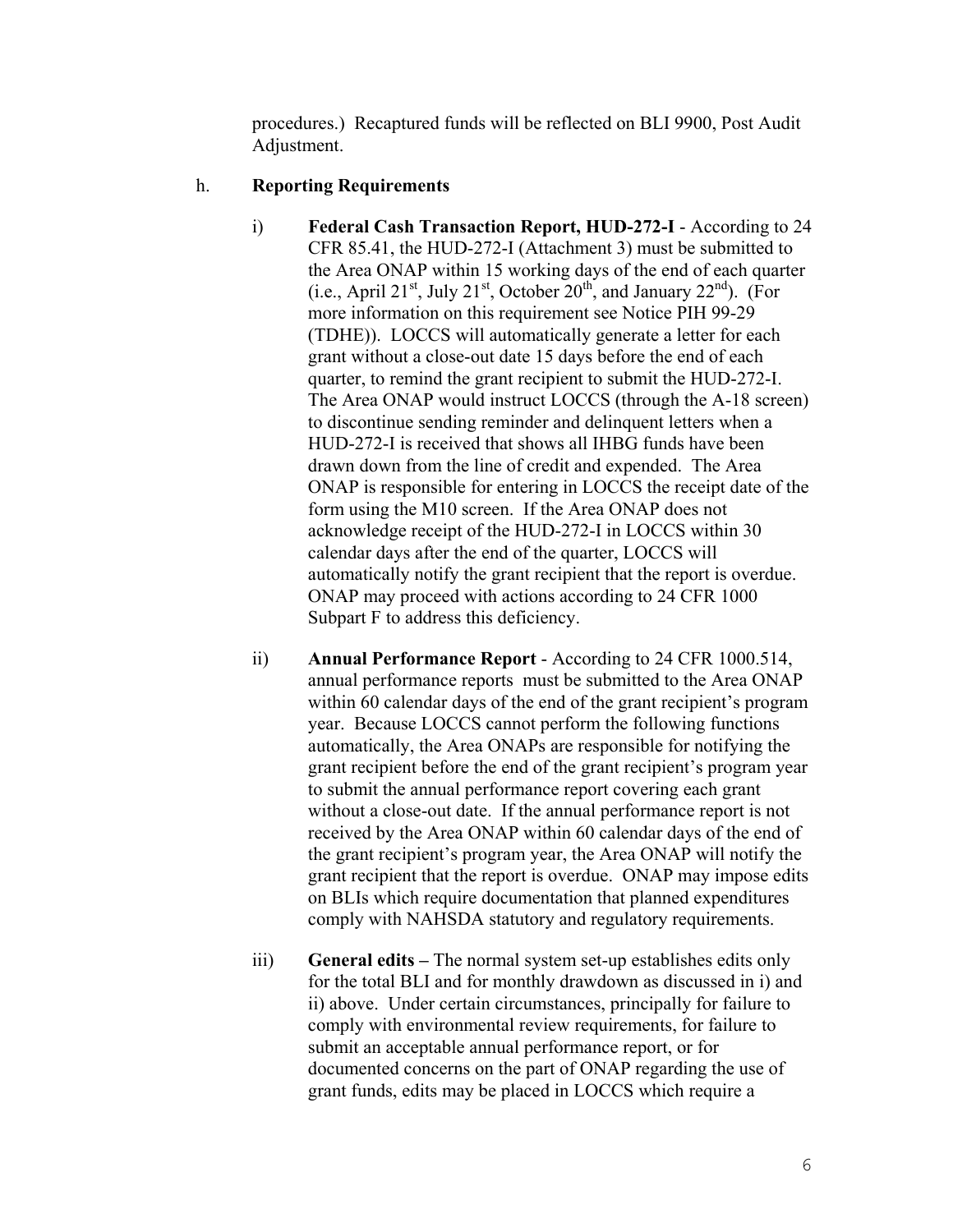recipient to provide supporting documentation to the ONAP before funds are released to the recipient. Before imposing such edits, ONAP will inform the recipient of the reasons for the edits and the documentation required to support future drawdown requests.

- i. **Vouchers** The grant recipient must prepare a voucher for every payment request made using LOCCS/VRS. The grant recipient should complete items 3-14 of LOCCS/VRS Indian Housing Block Grant Payment Voucher, form HUD-50080-IHBG (Attachment 1), before placing the call to LOCCS/VRS. During the call, LOCCS/VRS will generate the voucher number to be inserted in item 1. All voucher numbers for the IHBG program area begin with the number **079** that has been pre-printed on the form HUD-50080-IHBG. For detailed steps and information on the LOCCS/VRS call-in process, see pages 4-1 through 4-8 of the LOCCS User Guide. The grant recipient must keep the original voucher and backup documentation on file to support the drawdown request. Copies of the voucher are not to be sent to HUD unless specifically requested by the Area ONAP.
- 2. **LOCCS Security:** To gain access to the IHBG program area in LOCCS, all users of either LOCCS or LOCCS/VRS must be authorized for that program area. To obtain authorization, the staff person for the grant recipient must submit a LOCCS Voice Response System Access Authorization, form HUD-27054, (Attachment 4), with the IHBG code in block 5a and Indian Housing Block Grant in block 5b. The form must specify what type of access is being requested in block 5c (Query Only or Drawdown), based on the activities that the staff person will perform in LOCCS/VRS. If the staff person is requesting access as a new user in LOCCS, the form must be notarized. The form should then be sent to the Area ONAP for review. The Area ONAP will retain a copy and forward the original HUD-27054 to the following address:

U.S. Department of Housing and Urban Development Chief Financial Officer, FYM P.O. Box 23774 Washington, DC 20026-3774

ONAP staff must also request authorization for access to the IHBG program area in LOCCS. To do so, ONAP staff must complete the LOCCS Access Authorization Security Form for HUD staff, form HUD-27054-A. (Attachment 5 - This form is available to ONAP staff from HUDCLips. Existing users forward the completed form to the address above including the IHBG code in block 12 along with the type of access requested (see the form instructions for additional information on the types of access available). New users must send the completed form to the following address: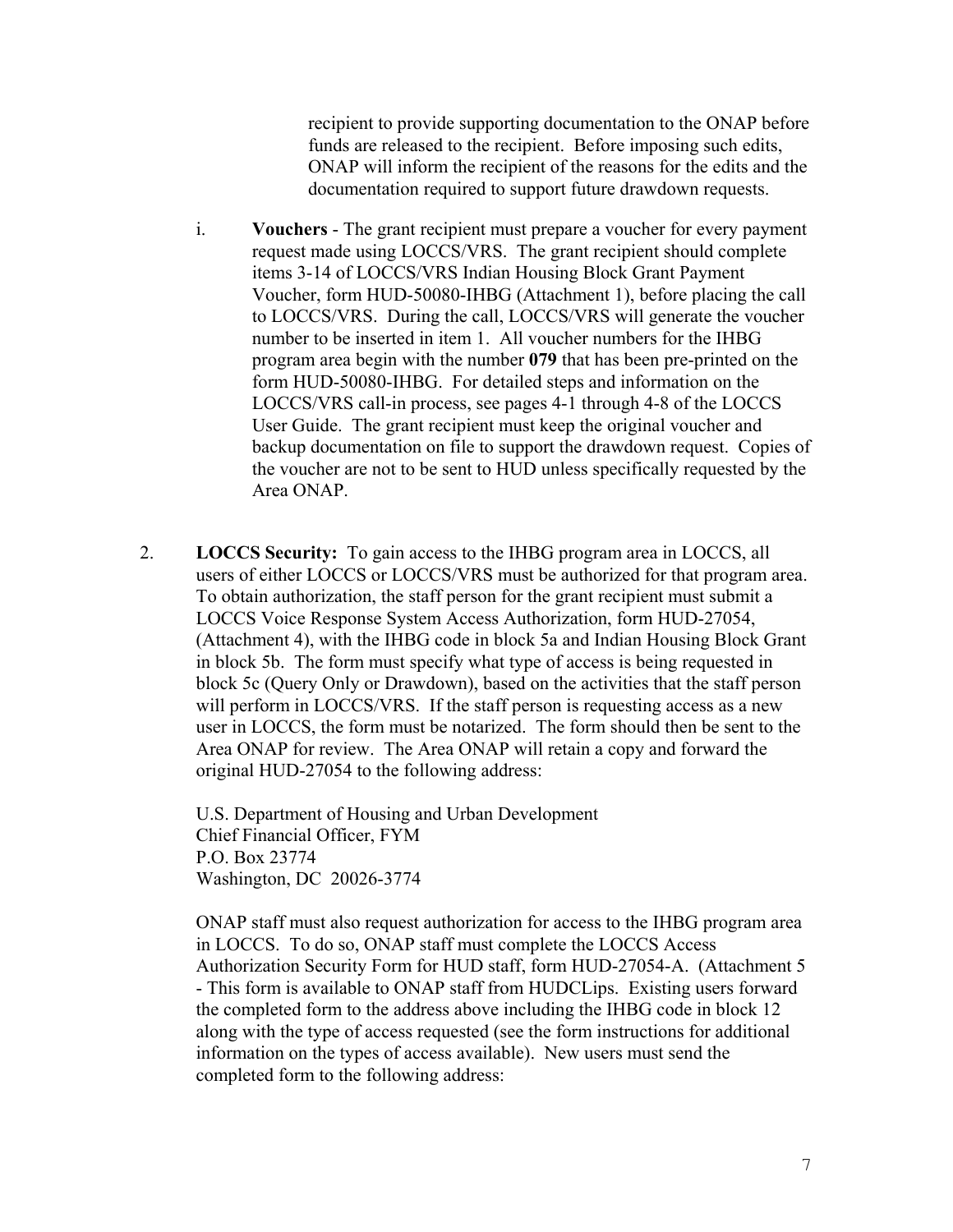Employee Service Center 77 West Jackson Blvd., 22<sup>nd</sup> Floor Chicago, IL 60604-3507

LOCCS will automatically generate a notification letter when the request for access has been processed. For additional information see pages 3-1 through 3-13 of the LOCCS User Guide.

**6. Banking Information:** If a grant recipient has not previously used LOCCS, the grant recipient must submit to the Area ONAP a Direct Deposit Sign-Up, form SF-1199A (Attachment 6) and a cancelled check or copy of a cancelled check from the bank account where the funds are going to be deposited. The Area ONAP will review the form, retain a copy, and then forward the original SF-1199A and cancelled check to:

U.S. Department of Housing and Urban Development CFO National Accounting Center P.O. Box 901013 Fort Worth, TX 76101

The information contained on the form allows for the automatic deposit of funds requested from LOCCS/VRS. The form identifies the grant recipient's Tax Identification Number (TIN), bank name, account number, and the type of account.

Since banking information can be maintained in LOCCS at three different levels (i.e., TIN, Program Area, or Grant), if a grant recipient has previously used LOCCS for other programs, an SF-1199A must be used to establish different banking information specific to either the IHBG program area or to the grant itself. To establish banking information specific to the IHBG program area, specify IHBG in Section 1, block G of the SF-1199A. If a grant recipient wishes to have banking information specific to a project or projects, the project number(s) must be listed in Section 1, block G or on an attachment to the SF-1199A. See pages 2-1 through 2-5 of LOCCS User Guide for further information.

NOTE: The Area ONAP will mail the reviewed original SF-1199A and canceled check to the above address and not the address identified in the last paragraph of section 2.1 of LOCCS User Guide. The banking policy stated in the second paragraph of section 2.1 of the LOCCS User Guide does not pertain to IHBG. Grant recipients may designate a different bank account for the deposit of IHBG funds.